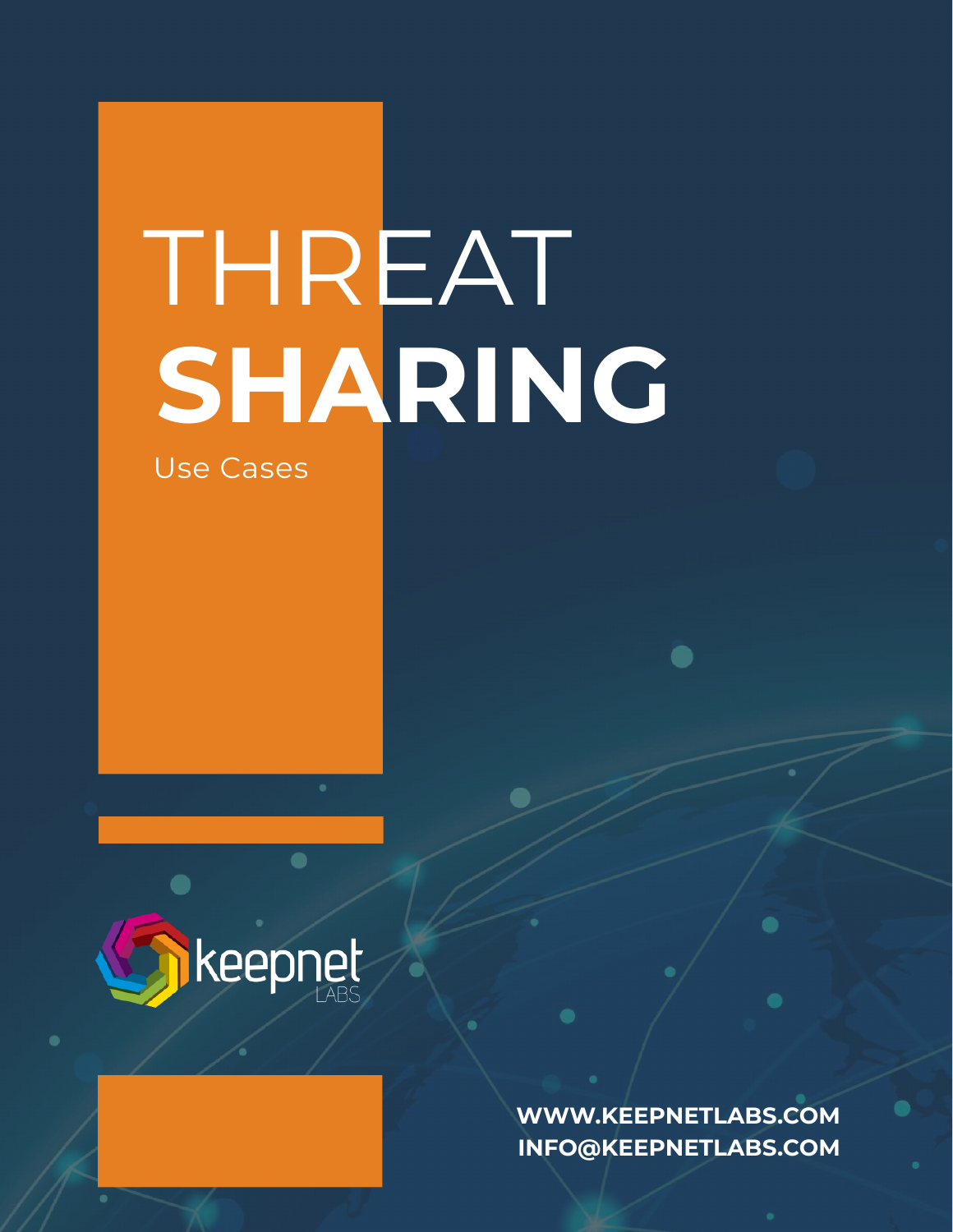## Table of **Contents**

**Introduction**

| <b>Financial Services</b>                                      | 6               |
|----------------------------------------------------------------|-----------------|
| <b>Supply Chain Industry</b>                                   | 8               |
| <b>Critical National Infrastructure</b>                        | 10              |
| <b>MSSPs (Managed Security Service Providers)</b>              | 12 <sub>2</sub> |
| <b>Intelligence Sharing and Analysis Organizations (ISAOs)</b> | 14              |
| <b>Healthcare Industries</b>                                   | 16              |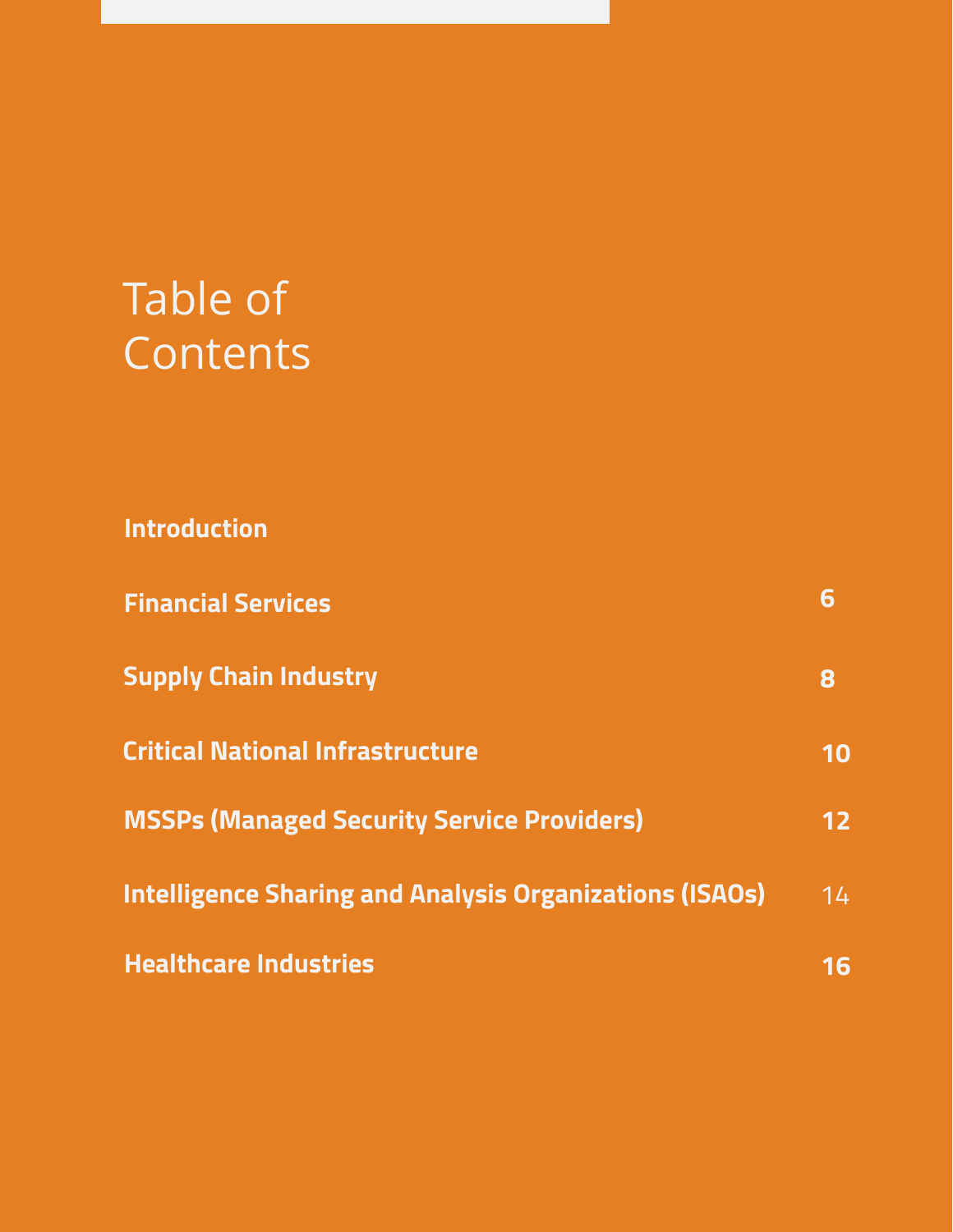#### Introduction **What is Threat Sharing?**

Threat Sharing is a next generation platform that provides organisations with the ability to **share real-time email-threats anonymously within trusted community groups.** The platform acts as an early warning system deployed across a network of Keepnet members, and when coupled with Keepnet's Incident Responder, **automated investigation and response to protect an entire community becomes a reality.**

Organisations can expand their identification and alert capability by leveraging **the eyes in the community**, avoiding increased costs and reducing risk from email-based attack vectors.

With Threat Sharing in place, users will no longer need to directly identify a malicious attack to initiate inbox investigations, delivering **faster response times and proactive protection against otherwise unknown threats.**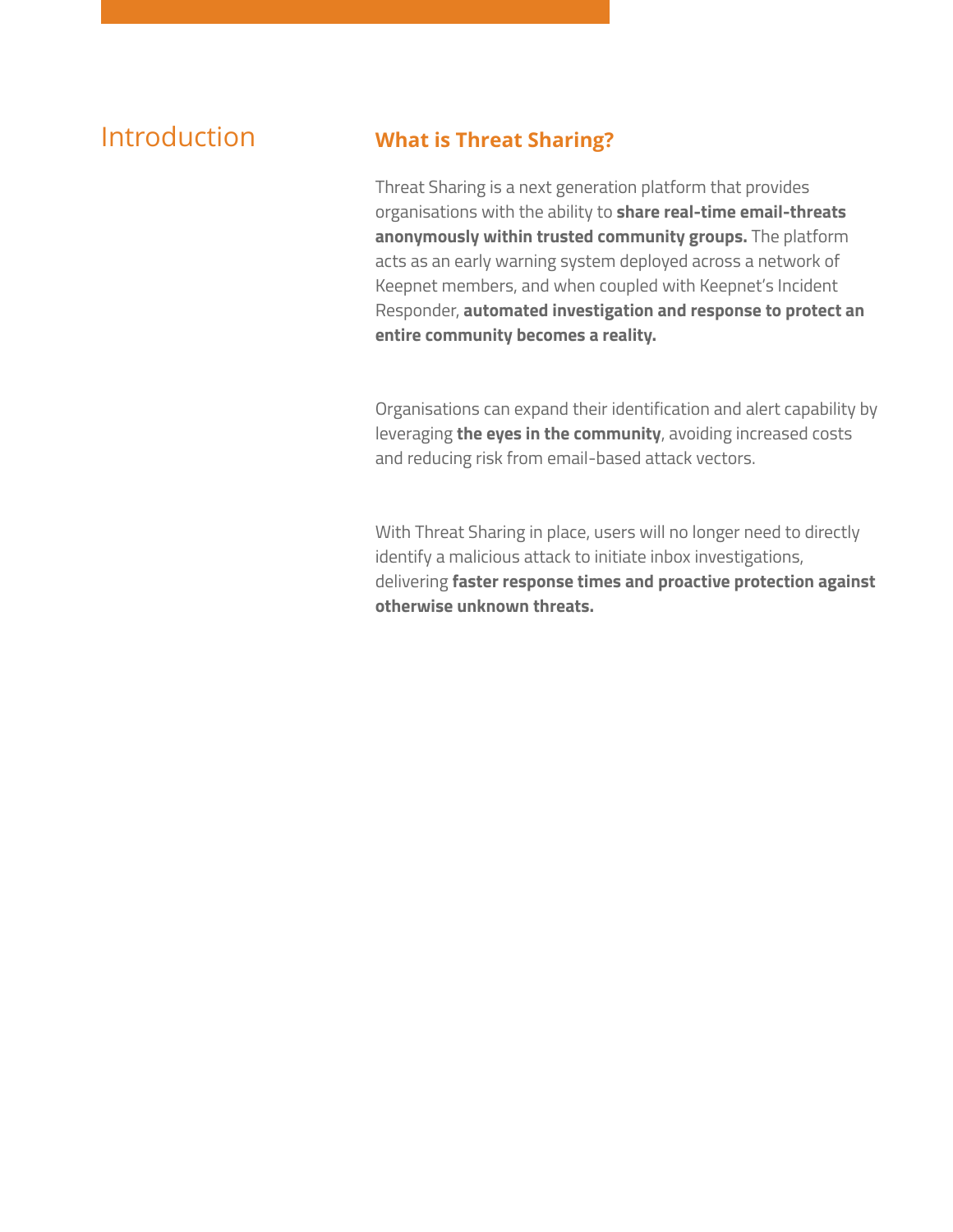### Financial Services

1

A secure, resilient financial services sector plays a crucial role to a country, its economy and citizens. As a highly-prized target, this sector has a collective responsibility to prevent fraud and stop attacks against clients' accounts, the siphoning of money, stealing of sensitive data and many are bound by regulations to share physical and cybersecurity threat intelligence. The question is, how can financial services share the vast number of email attacks using technical automation?

Establishing a Threat Sharing private community and inviting those involved with financial services to join and share email-threats is a revolutionary step, i.e., sharing threats amongst organisations with vested interests in protecting their customer's data, financial information and systems, significantly reducing financial services risk.

#### **Benefits For A Financial Organisation To Set Up A Private TS Community**

- Immediate insight into threats faced by the community, and their associated risks to the organisation.
- Minimises threats through active awareness, monitors email threats targeting financial services
- Demonstrates inherence to additional compliance and FS-ISAC directives for data protection
- Establishes security by design, indicates to prospective partners how sternly security is taken
- Allows easily determine which providers are willing to adhere to security requirements of contracts when tendering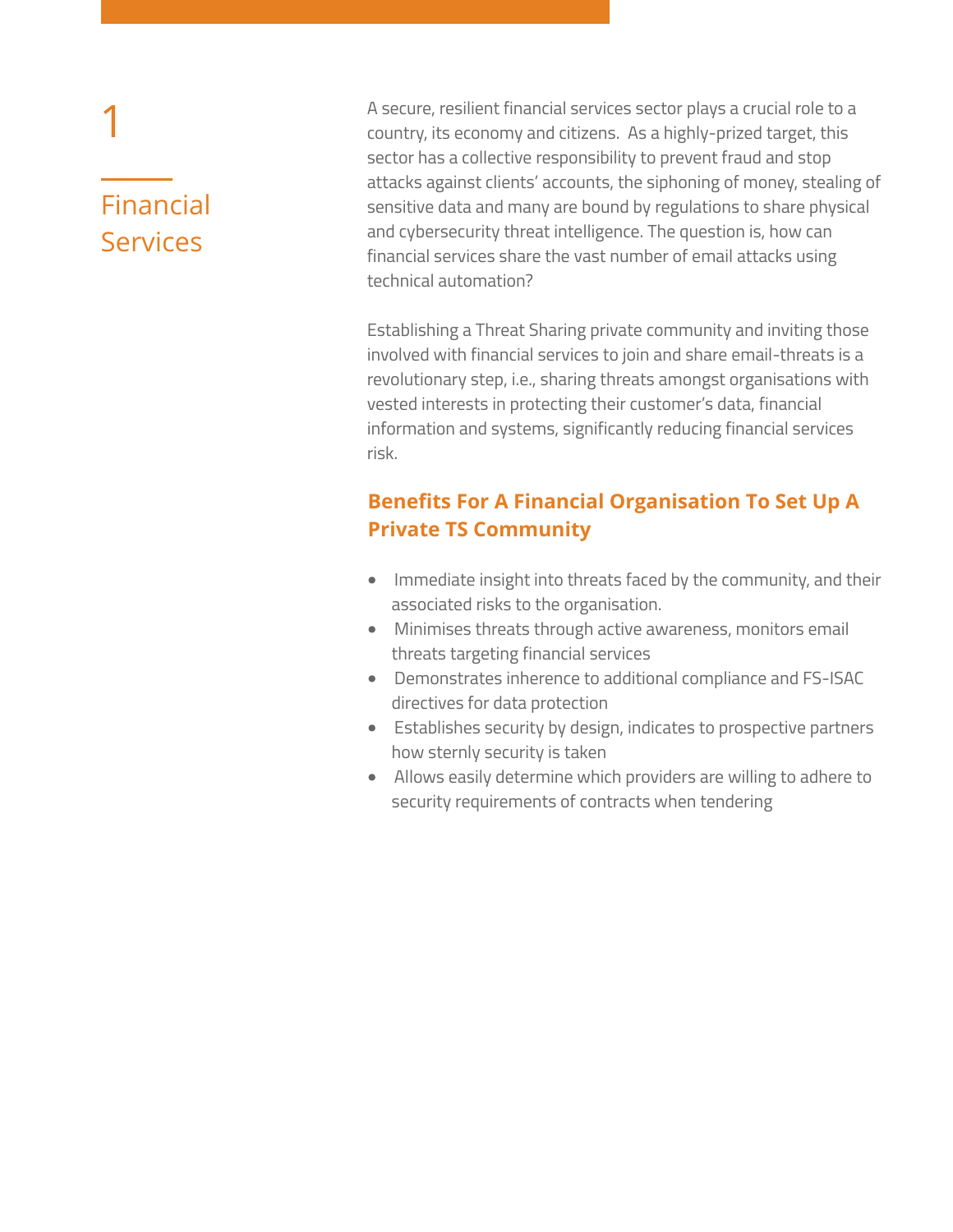## Financial Services

1

#### **Benefits for other organisations to join and be members of a TS Community**

- Become aware of attacks impacting other third parties in their sector and take preventative measures
- Add a new cost-effective layer of security to the organisation which they did not have before
- Gain increased confidence knowing that they will be joining a resilient network able to protect both themselves and their customers from attacks
- $\bullet$  It ensures a more consistent response to threats
- Become able to prove that their incident alert processes are working and are a respected contributor

#### **Benefits for the end customers of all parties**

The end customer data is better protected from risk of breach if the controllers and processors of their data are collaborating on threat intelligence and response.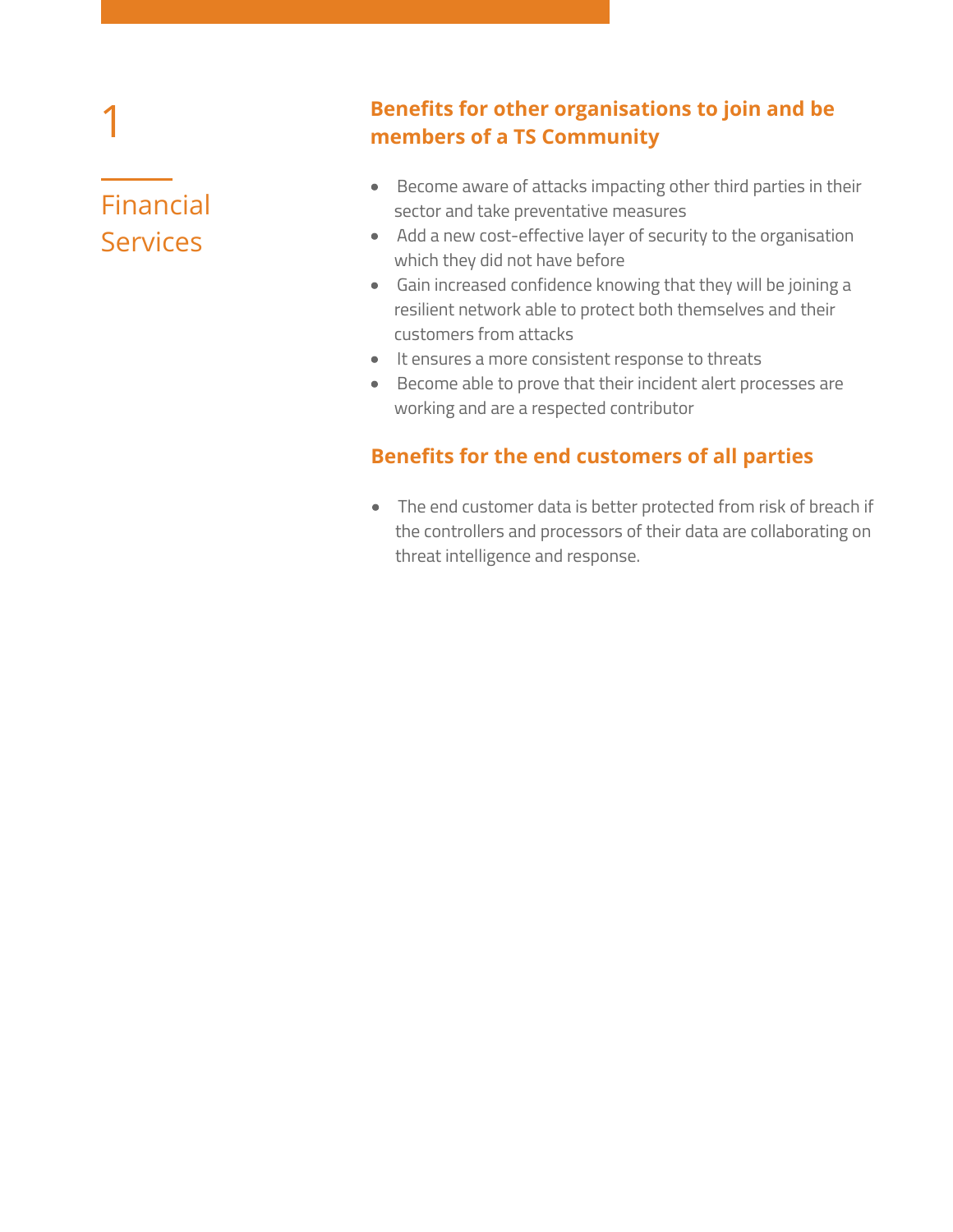# Supply Chain **Industry**

2

Organisations care about the security of its supply chain as they often play a crucial role in providing services and processing data on behalf of the organisation. Third party due diligence is an important step in vetting these companies, but how can other controls be implemented to further reduce supply chain risk?

Establishing a Threat Sharing private community and inviting the supply chain to join and share email-threats will protect them. Sharing threats amongst companies will significantly reduce supply chain risk and the suppliers will become instantly stronger in terms of their cyber security posture.

#### **Benefits for the organisation to set up a private TS community**

- Enables an organisation to determine which suppliers are willing to adhere to security requirements of contracts when tendering
- Demonstrates customers that extra precautions are in place to protect their data
- Mitigates cyber attacks via proactive actions such as monitoring email threats at all times
- Establishes security by design proving easily to potential partners how seriously cyber security is taken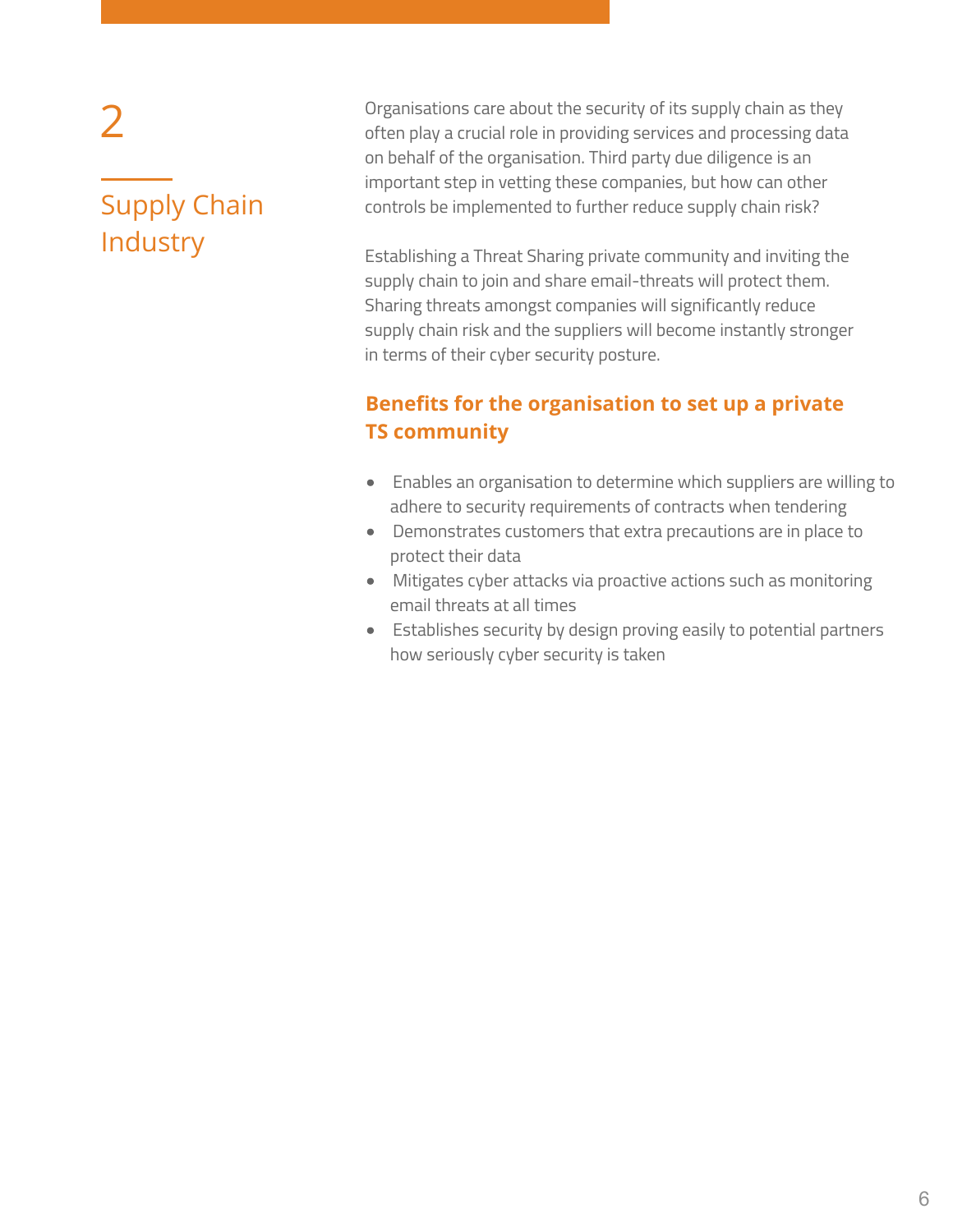#### Supply Chain Industry

#### **Benefits for the suppliers to join and be members of a private TS community**

- Adds a new cost-effective layer of security to the organisation which they did not have before
- Increased confidence in the knowledge that they will be joining a resilient supply chain
- Suppliers become aware of attacks impacting other third parties in the supply chain and take preventative measures
- Able to prove that their incident alert processes are working and are a respected contributor

#### **Benefits for the end customers of all parties to join and be members of a TS Community**

The end customer data is better protected from risk of breach if the controllers and processors of their data are collaborating on threat intelligence and response.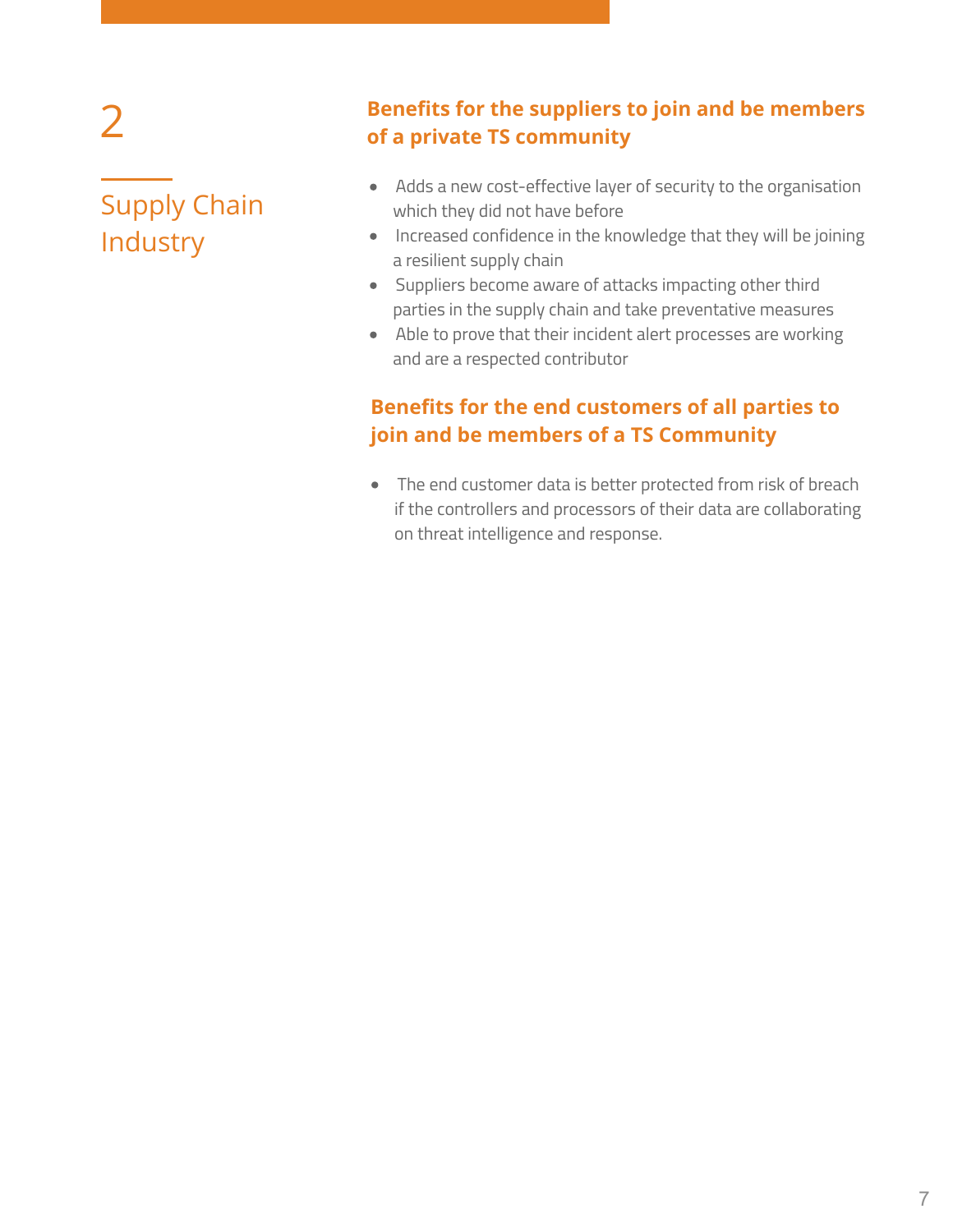#### Critical National Infrastructure

A secure, resilient critical national infrastructure plays a crucial role in providing the core services such as telecommunications, utilities and mass transportation which are the backbone of a country. Such essential services are under attack from nation states who launch co-ordinated, well-planned highly sophisticated attacks often at a high level rather than from those by other malicious groups. The question is, how can organisations quickly share threat intelligence from email attacks with others who can then launch automated investigations and mitigate their own cyber risk?

Creating a Threat Sharing private community and inviting those involved with critical national infrastructure to join and share email-threats will be a great strength. Instant access to cyber security threats will considerably minimize the risk of breach on national infrastructure.

#### **Benefits for the organisation to set up a private TS community**

- By learning from each other, minimise risk of a critical breach through proactive awareness, monitoring of email threats targeting the critical national infrastructure
- It reduces the cost of detecting and preventing data breaches
- Demonstrate to their stakeholders that extra precautions are in place to protect their data
- Establishes security by design, indicates to potential partners how seriously security is taken
- Enables an organisation to determine which suppliers are willing to adhere to national security requirements of contracts when tendering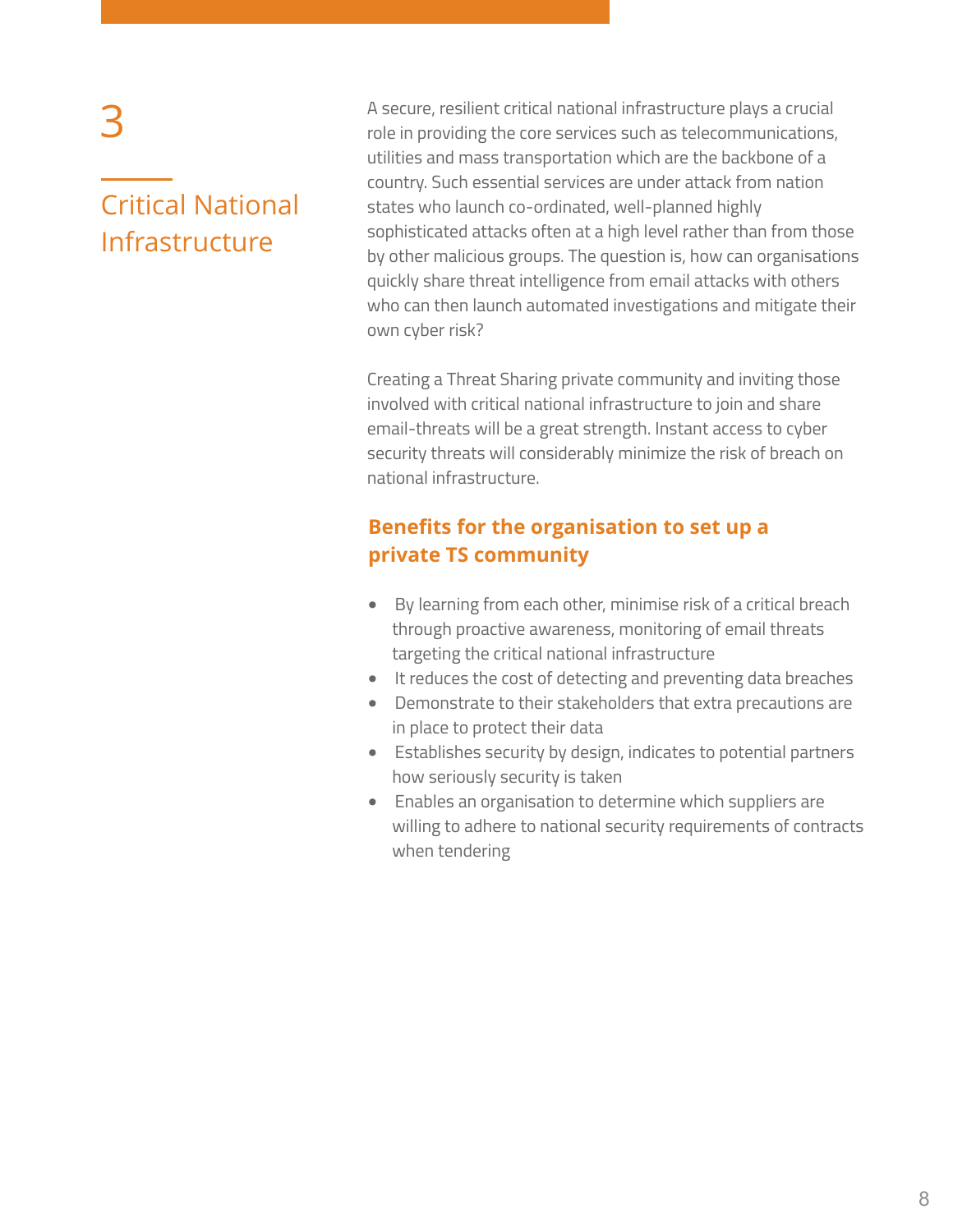#### Critical National Infrastructure

#### **Benefits for partners to join and be members of a TS Community**

- Aware of attacks impacting other third parties in the critical national infrastructure and take preventative measures
- Adds a new cost-effective layer of security to the organisation which they did not have before
- Access to information on new and emerging threats and threat actors.
- It takes repetitive, time-consuming tasks out of the hands of humans
- Increased confidence in the knowledge that they will be joining a resilient critical national infrastructure
- Able to prove that their incident alert processes are working and are a respected contributor

#### **Benefits for the end customers of all parties**

The end customer data is better protected from risk of breach if the controllers and processors of their data are collaborating on threat intelligence and response.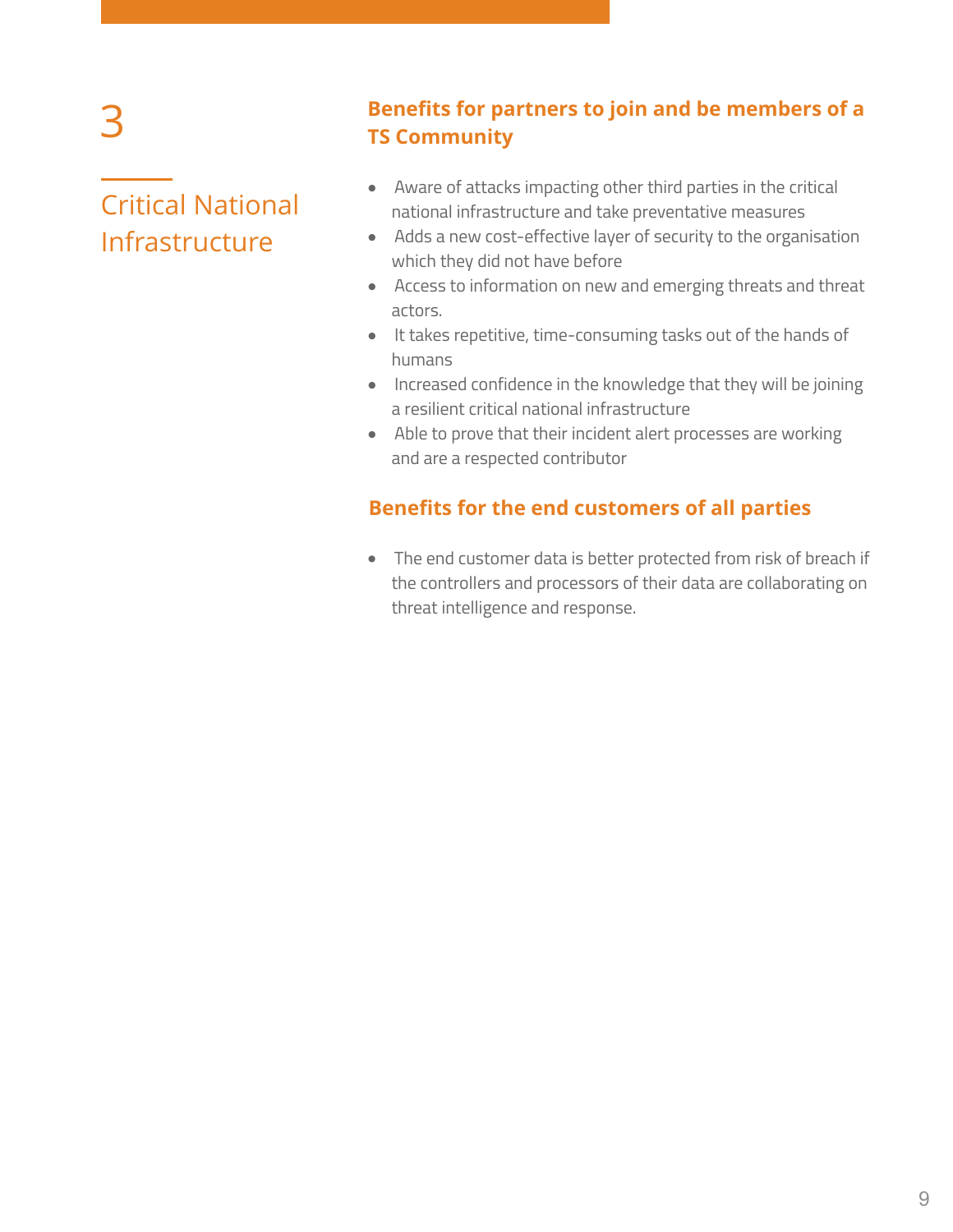#### **MSSPs** (Managed Security Service Providers)

A managed security service provider (MSSP) plays a crucial role in providing organisations with services such as managed firewall, intrusion detection, virtual private network, vulnerability scanning and antiviral services. These are vital for organisations who are unable to provide their own security and so are solely responsible for many organisations' cyber defence making them key targets for hackers wishing to gain access. The question for MSSPs is, how to ensure that their centers are able to share threat intelligence rapidly and so stop their clients' data and information from being accessed by email attacks?

Creating a Threat Sharing private community for their clients and them to join and share email-threats will be a great opportunity for MSSPs. Their clients will benefit from being able to leverage their threat sharing capability of incident response. MSSPs will be able to demonstrate to potential clients that threat sharing is a service differentiator. Only by joining the MSSP are organisations able to take advantage of this threat sharing platform that mitigates the risk of successful email attacks.

#### **Benefits for the organisation to set up a private TS community**

- Minimise risk to their clients through active awareness and monitoring of email threats
- It improves the effectiveness of the incident response plan
- Demonstrate to their clients that extra precautions are in place to protect their data
- Able to differentiate themselves from other MSSP providers who do not offer threat sharing
- Establishes security by design, indicates to potential clients how seriously security is taken
- Helps enhance their brand reputation through the quality of their threat intelligence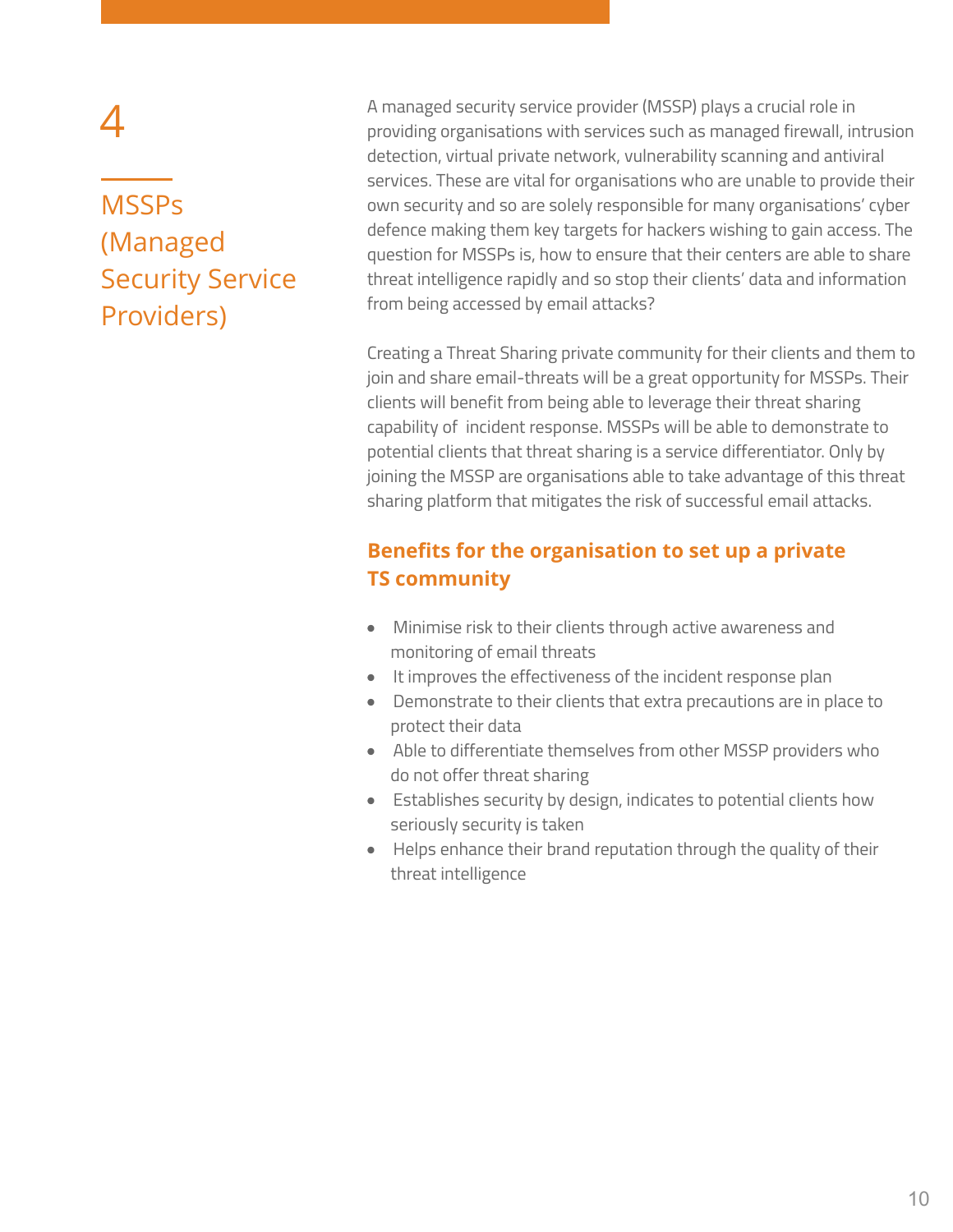### **MSSPs** (Managed Security Service Providers)

#### **Benefits for organisations to join and be members of a TS Community**

- Aware of attacks impacting other third parties in their sector and take preventative measures
- The ability to track the ongoing activities of cyber-criminals and hacktivists specific to your industry.
- Able to post threats openly and securely within their community gaining kudos
- Adds a new cost-effective layer of security to the organisation which they did not have before
- Access to a network who are linked by a common interest to increase cyber resilience
- Increased confidence in the knowledge that they will be joining a resilient network able to protect their own data and that of their clients
- Able to prove that their incident alert processes are working

#### **Benefits for the end customers of all parties**

The end customer data is better protected from risk of breach if the controllers and processors of their data are collaborating on threat intelligence and response.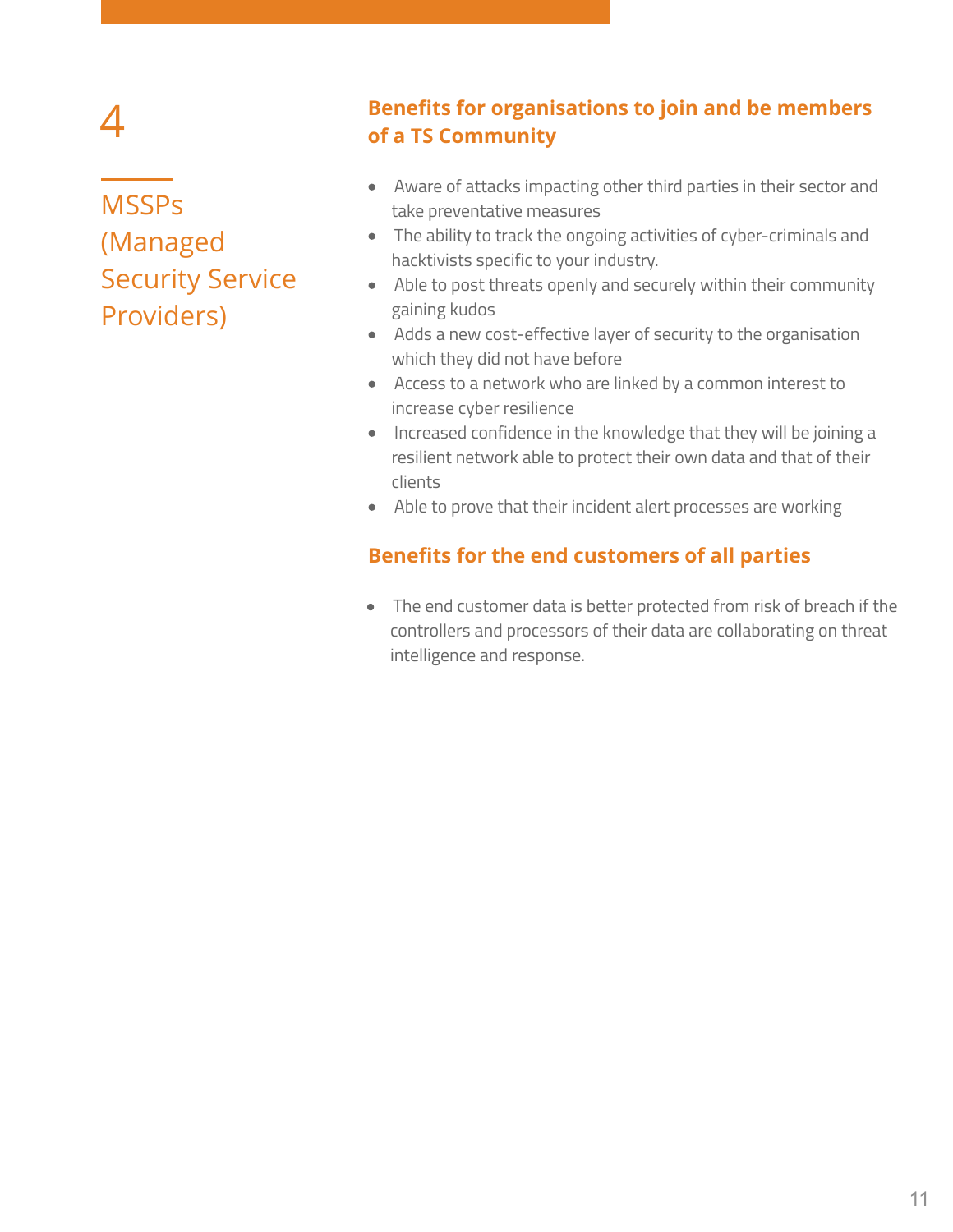Intelligence Sharing and Analysis **Organizations** (ISAOs)

An effective intelligence sharing community shares critical cyber threat intelligence and builds awareness to protect its members against cyber threats and increase their resilience. The members rely on an ISAO such as ISAC to provide services including threat assessments, alerts, and insights. The question for an ISAO is, how can they facilitate sharing with actionable automated response? Often by the time a member shares an email threat, days or weeks have gone by rendering the intelligence worthless should the attack have been well-planned and coordinated.

Establishing a Threat Sharing private community and inviting those involved with critical national infrastructure to join and share emailthreats will extremely protect companies. Sharing threats amongst organisations in the community who are highly inclined to protect their customer's data and systems will significantly reduce cyber security threats to the ISAO's members.

#### **Benefits for an ISAO to set up a private TS community**

- It increases the accuracy of the organisation's threat intelligence
- Minimise risk of email threats through active awareness of its community
- Facilitates threat sharing among its community members to action automated response against email attacks
- Establishes security by design, indicates to potential members how seriously security is taken
- By offering a threat sharing solution, enhances its reputation in the intelligence community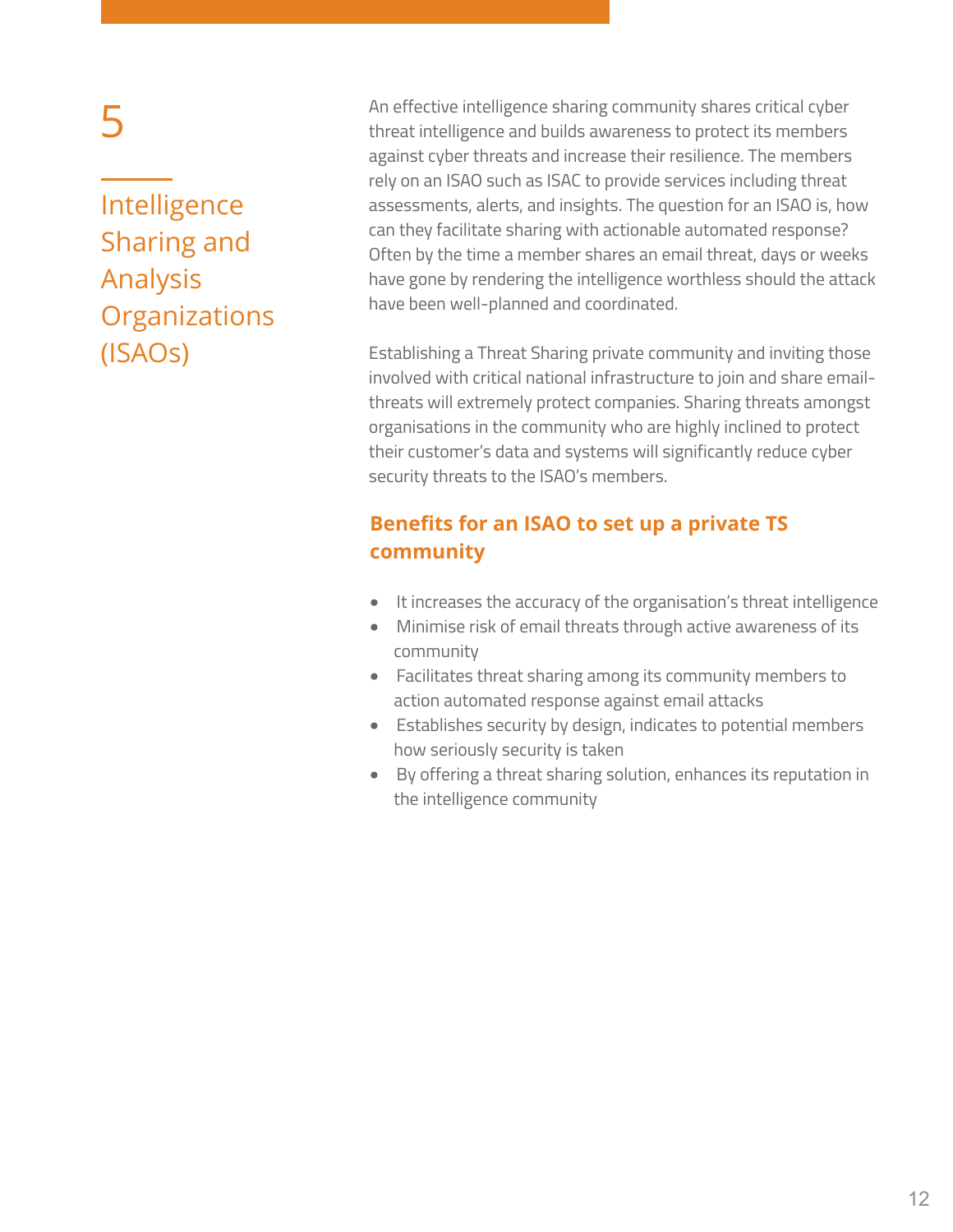Intelligence Sharing and Analysis **Organizations** (ISAOs)

#### **Benefits for partners to join and be members of a TS Community at an ISAO**

- Aware of attacks impacting other members in the community and take preventative measures
- Active intelligence for identifying and preventing security breaches.
- Adds a new cost-effective layer of security to the community and its members which they did not have before
- It reduces the cost of detecting and preventing data breaches
- Knowledge that they will be joining an ISAO with an threat intelligence sharing community with industry professionals as fellow members
- Able to prove that their incident alert processes are working and are a respected contributor

#### **Benefits for the end customers of all parties**

The end customer data is better protected from risk of breach if the controllers and processors of their data are collaborating on threat intelligence and response.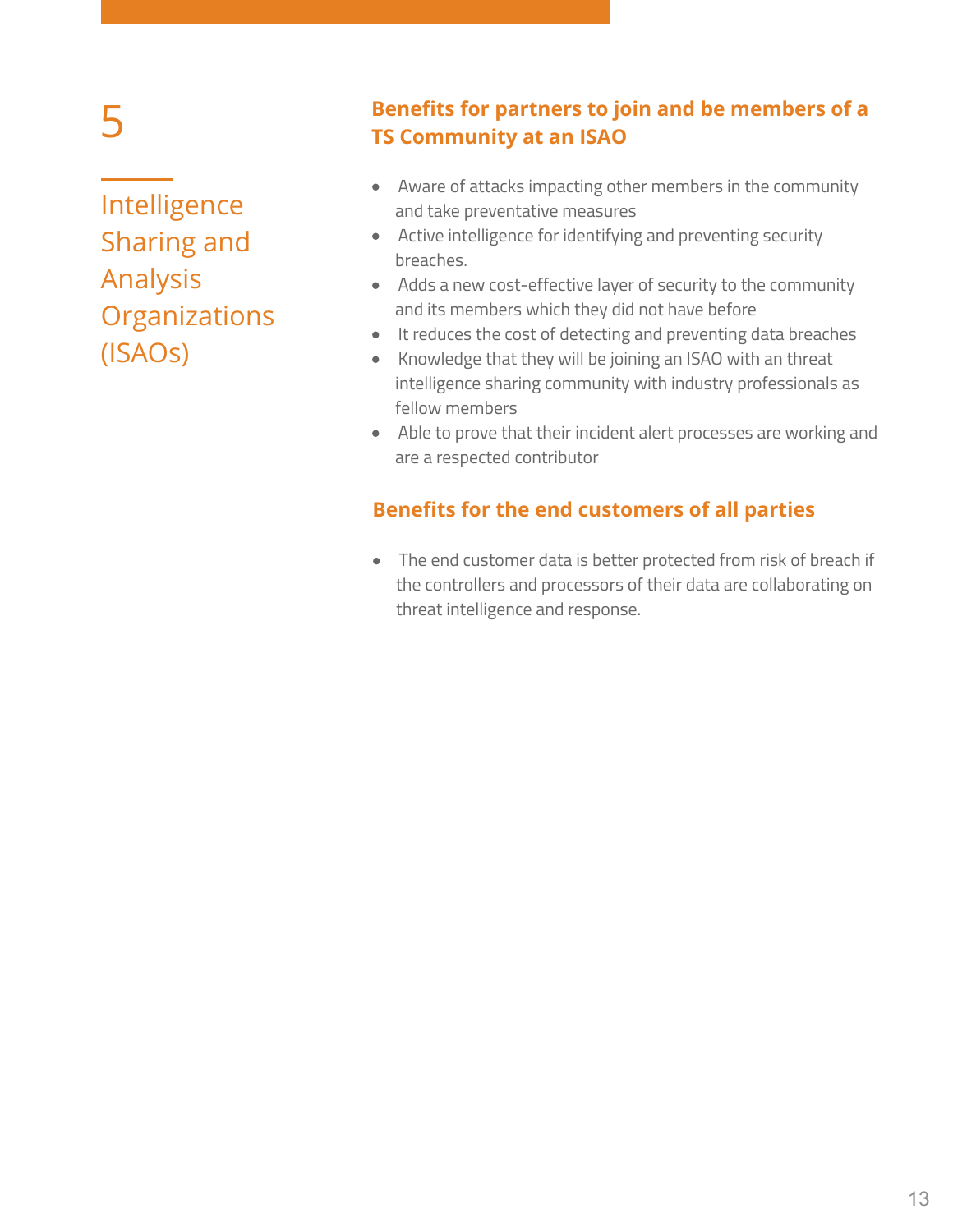#### **Healthcare** Industries

A secure, resilient healthcare system plays a crucial and critical role in protecting the health, well-being and lives of a country's citizens through a network of hospitals, trusts, medical centers, research bodies and drug companies. The question for this sector is, how can they start to share information about attacks and threats in a unified way that decreases the threat to patients' medical records, data and ultimately lives from email attacks?

Creating a Threat Sharing private community and inviting those working in healthcare to join and share email-threats. Sharing threats amongst organisations will significantly minimize the threats against them and will ensure the security of patient and customer data, medical research and systems.

#### **Benefits for the organisation to set up a private TS community**

- It improves the security posture of the organisation
- Minimise risk through active awareness, monitoring of email threats targeting healthcare
- Demonstrate to fellow medical professionals that extra precautions are in place to protect their data and that of their patients
- Establishes security by design, indicates to potential partners how seriously security is taken
- Enables an organisation to determine which suppliers are willing to adhere to security requirements of contracts when tendering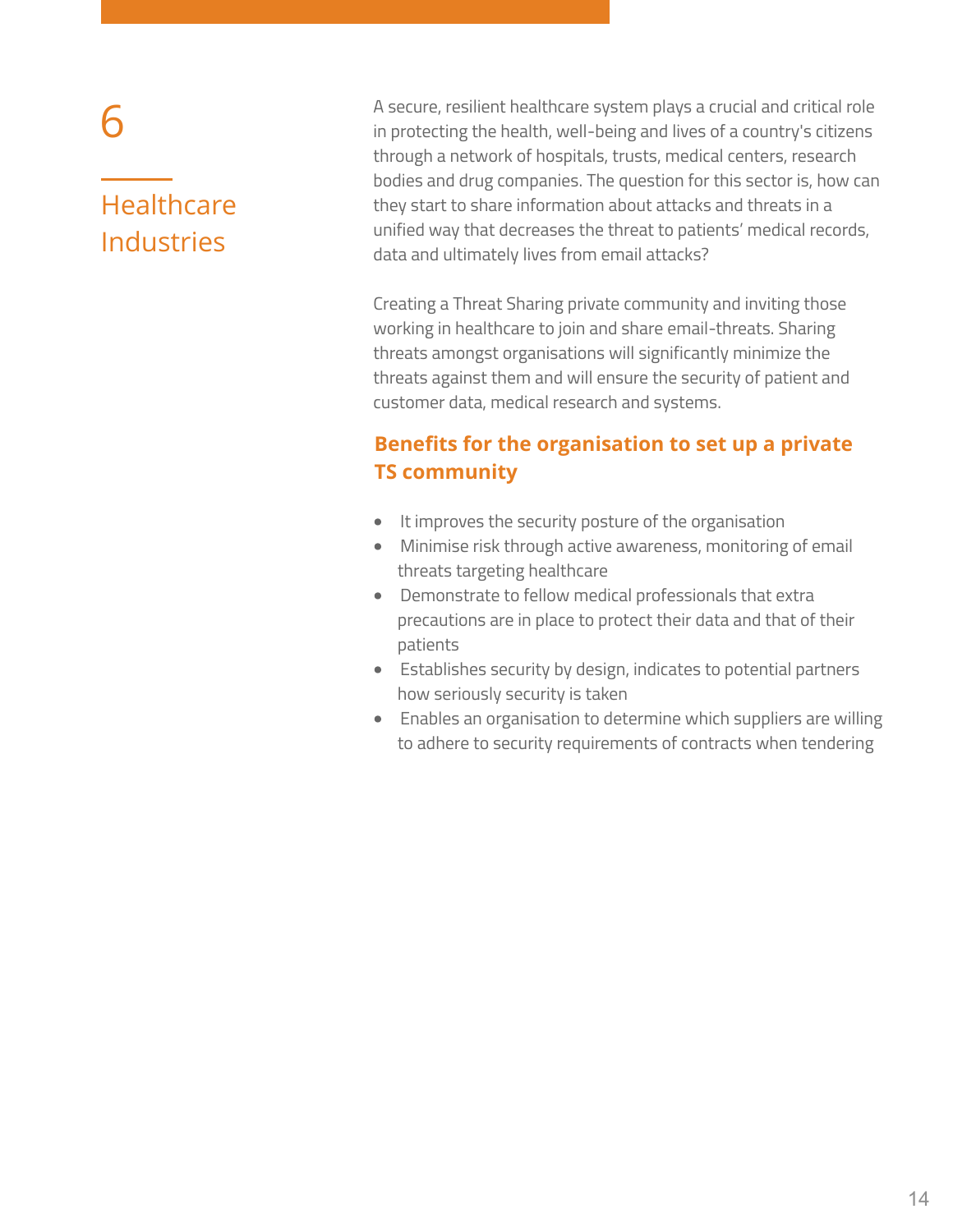#### **Healthcare** Industries

#### **Benefits for other organisations to join and be members of a TS Community**

- Gaining insight into how vulnerable or otherwise the organization's current internet presence is.
- Aware of attacks impacting other third parties in healthcare and take preventative measures
- It enhances the timeline of incident response
- Adds a new cost-effective layer of security to the organisation which they did not have before
- Increased confidence in the knowledge that they will be joining a resilient network that protects both themselves and patients
- Able to prove that their incident alert processes are working and are a respected contributor

#### **Benefits for the end customers of all parties**

The end customer/patient/research data and lives are better protected from risk of breach if the controllers and processors of their data are collaborating on threat intelligence and response.